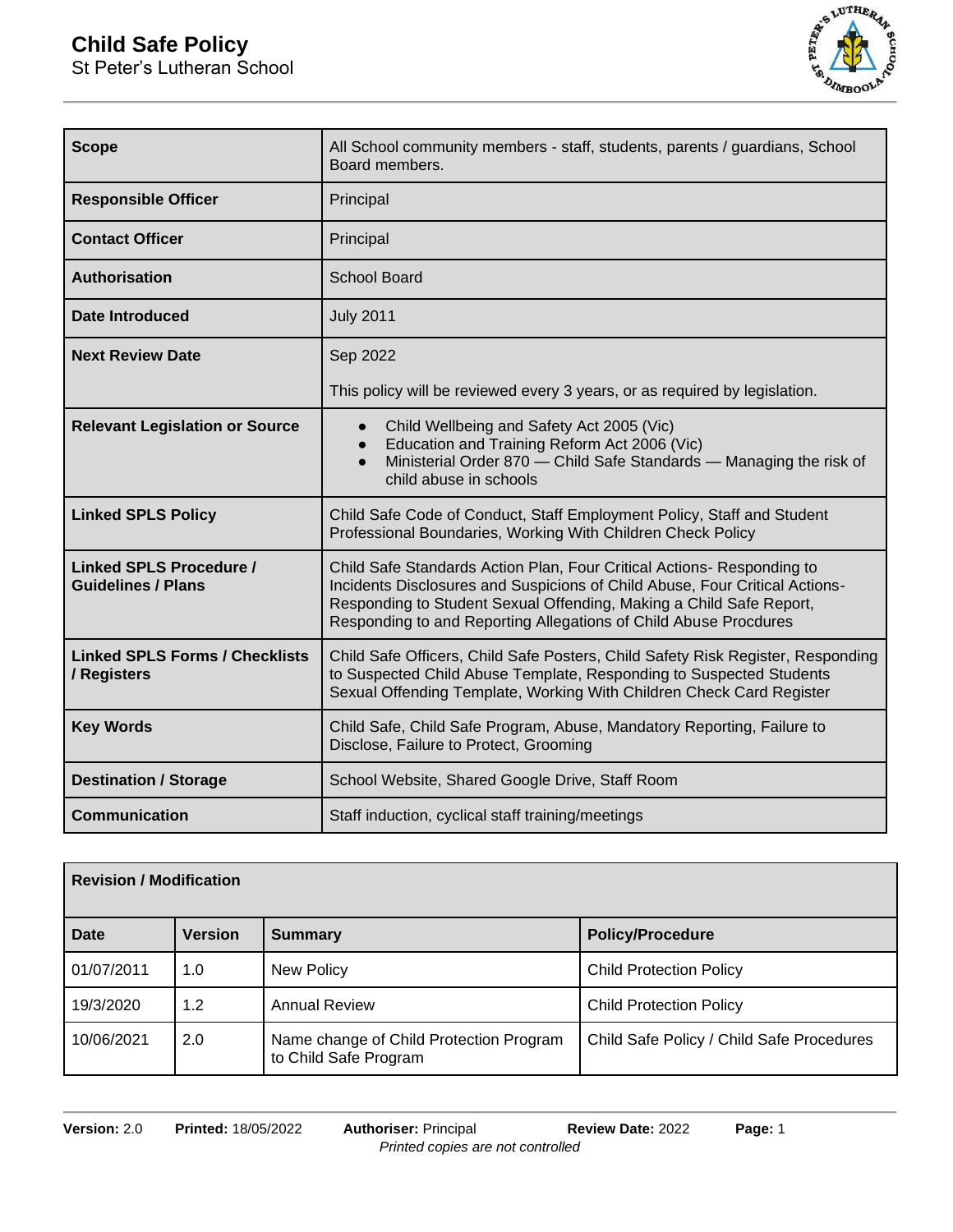

## **POLICY STATEMENT 1. RATIONALE / PURPOSE**

The Child Safe Program in place at St Peter's Lutheran School defines power as the capacity to set and care for boundaries. Boundaries are the structures which support human development within community; boundaries may be personal, communal, spiritual, psychological or physical. In Christ, there is an empowerment by the gospel to recognise boundaries and prevent their destructive crossing and to care for those who have been violated. Our responsibility of leadership is to care for professional boundaries through the establishment of structures that protect them. Structures provide for support, examination, and action to ensure that School leaders, staff and students act according to boundaries that help, protect and uphold the dignity, worth and safety of each individual. (Valuing Safe Communities: Statement of values)

St Peter's Lutheran School has developed the following Child Safe Policy. This policy is an overarching document that provides key elements of our approach to protecting children from abuse.

The policy forms the foundation of the School's procedures, practices, decision-making processes and ultimately the School's culture with respect to child safety. It is designed to be communicated through our public website, as well as through other mediums such as newsletters, our annual report and in induction and welcome packs for School Board members, staff and volunteers.

The School's Child Safe Policy has been approved and endorsed by the School's School Board and is regularly reviewed by the Board.

# **2. DEFINITIONS**

**Child abuse** - Child abuse includes:

- any act committed against a child involving:
	- a sexual offence; or
	- grooming; and
	- the infliction, on a child, of:
		- physical violence; or serious emotional or psychological harm; and
	- serious neglect of a child.

**Child Safe** - encompasses matters related to protecting all children from child abuse, managing the risk of child abuse, providing support to a child at risk of child abuse, and responding to incidents or allegations of child abuse.

**School** - means any physical or virtual place made available or authorised by the school for use by a child during or outside school hours, including:

- online school environments (including email and intranet systems); and
- other locations provided by the school for a child's use (including, without limitation, locations used for school camps, sporting events, excursions, competitions, homestays, and other school activities or events)

**Staff** - means an individual working in a school environment who is employed by the St Peter's Lutheran School.

**Direct Contact Volunteers** - The working with Children Act 2005 (Vic) defines 'direct contact' as any contact between a person and a child (aged under 18) that involves: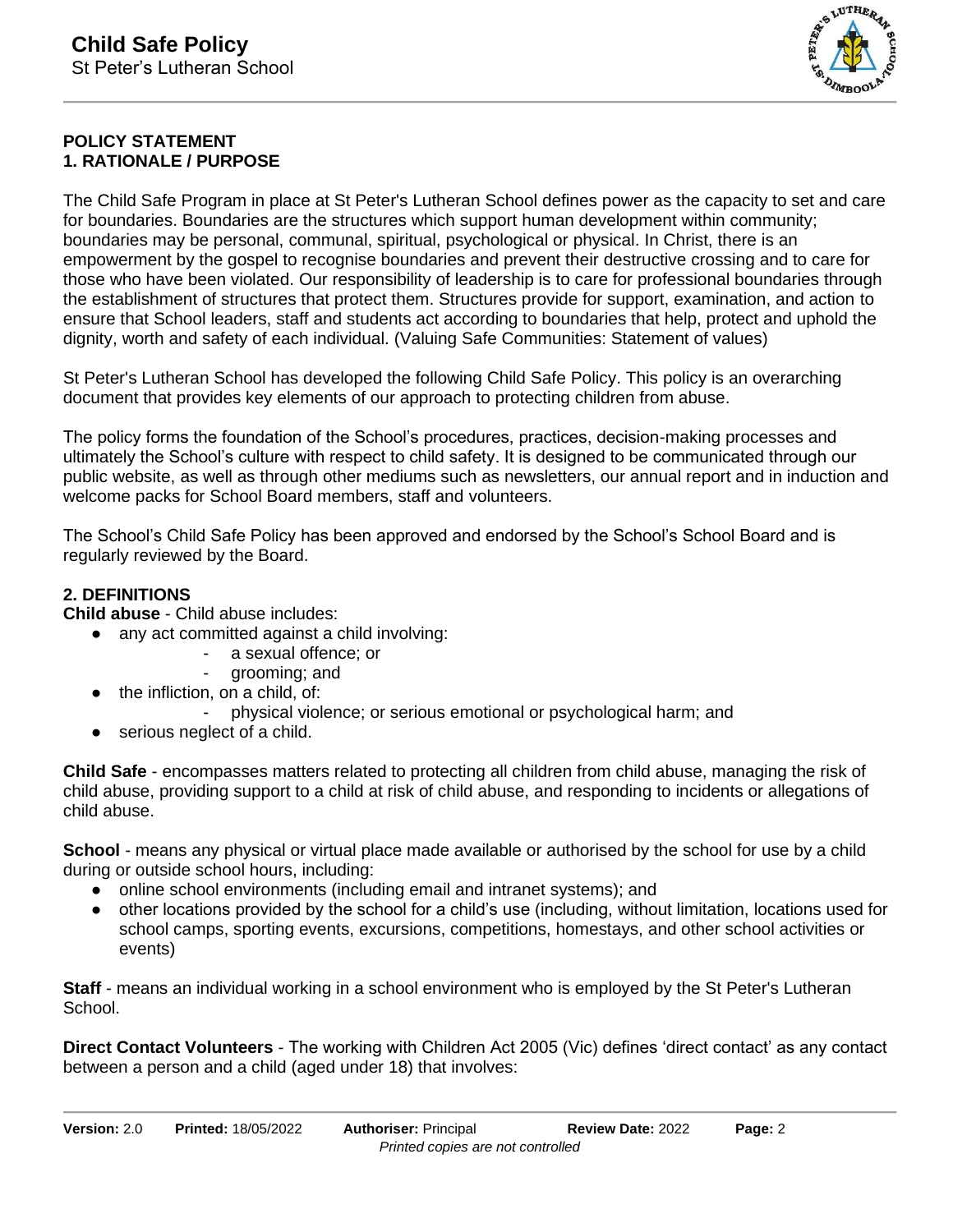**Child Safe Policy**

St Peter's Lutheran School



- physical contact; or
- face to face contact; or
- contact by post or other written communication; or
- contact by telephone or other oral communication; or
- contact by email or other electronic communication.

Examples of Direct Contact Volunteer activities may include volunteers involved in School camps and excursions, coaching sporting teams or assisting in learning activities.

## **3. POLICY**

The Child Safe Policy provides the framework for:

- the development of work systems, practices, policies and procedures that promote child safe within the School;
- the creation of a positive and robust child safe culture;
- the promotion and open discussion of child safe issues within the School, and;
- compliance with all laws, regulations and standards relevant to child safe in Victoria.

## **3.1 Statement of Commitment to Child Safety**

Child abuse includes sexual offences, grooming, physical violence, serious emotional or psychological harm, serious neglect and a child's exposure to family violence. St Peter's Lutheran School is committed to the protection of all children from all forms of child abuse and demonstrates this commitment through the implementation of a comprehensive Child Safe Program designed to keep children safe.

At St Peter's Lutheran School we have a zero tolerance for child abuse and are committed to acting in children's best interests and keeping them safe from harm. The School regards its child safe responsibilities with the utmost importance, and as such, is committed to providing the necessary resources to ensure compliance with all relevant child safe laws and regulations and maintain a child safe culture.

## **3.2 Child Safe Values & Principles**

The School's commitment to child safety is based on the following overarching principles that guide the development and regular review of our work systems, practices, policies and procedures to protect children from abuse:

- 1. All children have the right to be safe.
- 2. The welfare and best interests of the child are paramount.
- 3. The views of the child and a child's privacy must be respected.
- 4. Clear expectations for appropriate behaviour with children are established in our Child Safe Code of Conduct and Staff and Student Professional Boundaries Policy.
- 5. The safety of children is dependent upon the existence of a child safe culture.
- 6. Child safety awareness is promoted and openly discussed within our School community.
- 7. Procedures are in place to screen all Staff, Volunteers, Third Party Contractors and External Education Providers, who have direct contact with children. (There may be some specific circumstances where a third-party contractor may not be screened by the School. If this occurs specific processes will be put in place to ensure that the un-screened contractor will not be left unsupervised in the School grounds at any time.)
- 8. Child safety and protection is everyone's responsibility.
- 9. Child safe training is mandatory for all School Board members, staff and volunteers, on an annual basis.
- 10. Procedures for responding to alleged or suspected incidents of child abuse are simple and accessible for all members of the School community.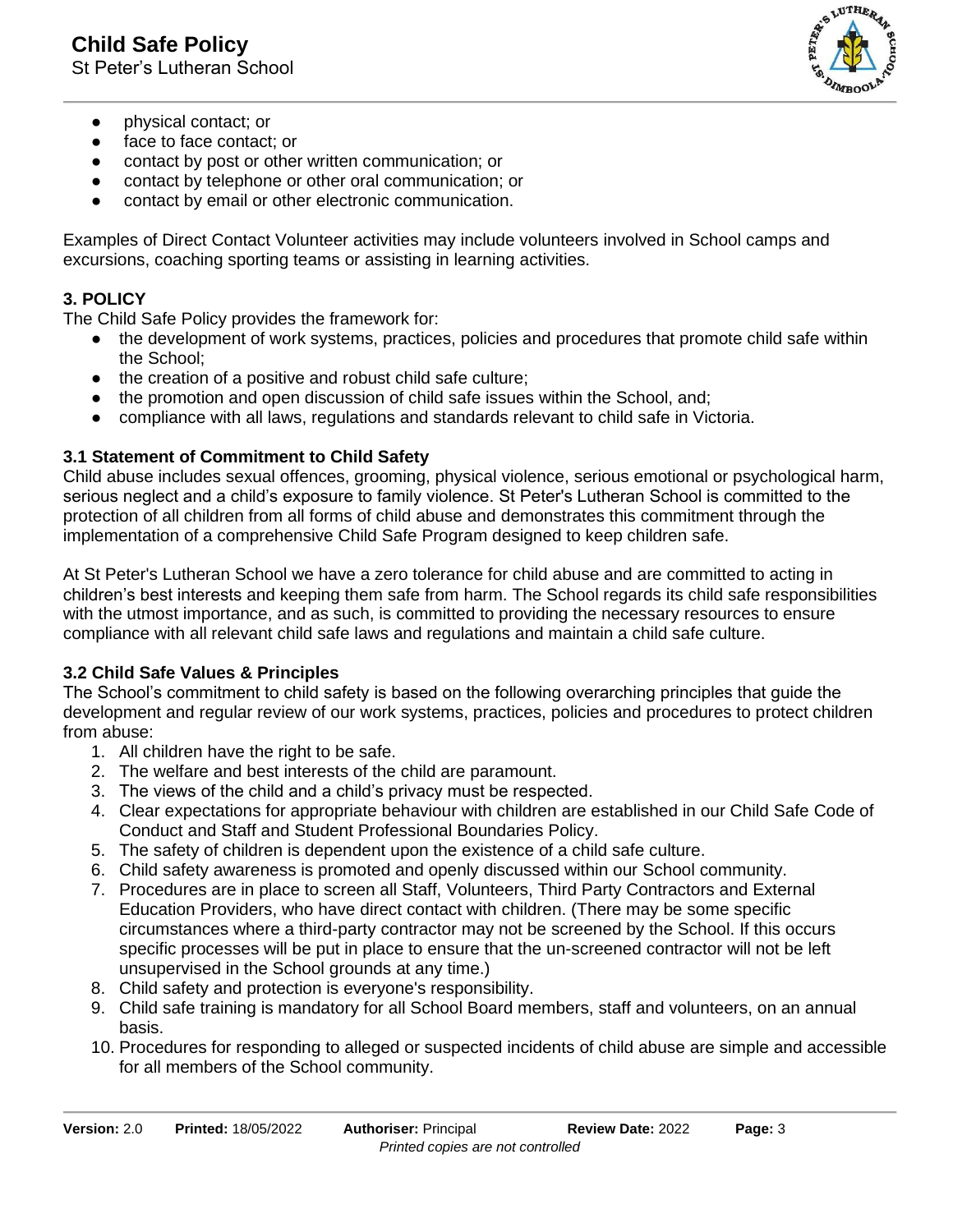

- 11. All children, especially those who are vulnerable for whatever reason, have a right to care and support.
- 12. Children from culturally or linguistically diverse backgrounds have the right to special care and support including those who identify as Aboriginal or Torres Strait Islander.
- 13. Children who have any kind of disability have the right to special care and support.
- 14. Direct Contact Volunteers are those volunteers who are involved in providing support, guidance and supervision directly to students and could potentially have direct contact with students during the normal course of providing the volunteer service.

# **3.3 Child Safe Program**

St Peter's Lutheran School is committed to the effective implementation of our Child Safe Program and ensuring that it is appropriately reviewed and updated. We adopt a risk management approach by identifying key risk indicators and assessing child safety risks based on a range of factors including the nature of our School's activities, physical and online environments and the characteristics of the student body.

Our Child Safe Program relates to all aspects of protecting children from abuse and establishes work systems, practices, policies and procedures to protect children from abuse. It includes:

- clear information as to what constitutes child abuse and associated key risk indicators;
- clear procedures for responding to and reporting allegations of child abuse, including Madnatory Reporting;
- strategies to support, encourage and enable Staff, Volunteers, Third Party Contractors, External Education Providers, Parents/Guardians and Students to understand, identify, discuss and report child protection matters;
- procedures for recruiting and screening School Board members, staff and volunteers;
- procedures for reporting reportable conduct and/or misconduct;
- pastoral care strategies designed to empower students and keep them safe;
- policies with respect to cultural diversity and students with disabilities;
- a child safe training program;
- information regarding the steps to take after a disclosure of abuse to protect, support and assist
- children:
- guidelines with respect to record keeping and confidentiality;
- policies to ensure compliance with all relevant laws, regulations and standards (including the Victorian Child Safe Standards); and
- a system for continuous improvement and review.

As a part of St Peter's Lutheran School's induction process, all staff and Direct Contact Volunteers are required

to complete a selection of training modules on the content of our Child Safe Program.

All Staff, Direct Contact Volunteers and School Board members are provided with additional, ongoing child protection training at least annually.

Staff, Volunteers, Third Party Contractors and External Education Providers are supported and supervised by the School's Child Safety Officers to ensure that they are compliant with the School's approach to child protection.

## **4. RESPONSIBILITIES**

Child safety is everyone's responsibility. At St Peter's Lutheran School all members of the School Board and staff, as well as volunteers, have a shared responsibility for contributing to the safety and protection of children. Specific responsibilities include: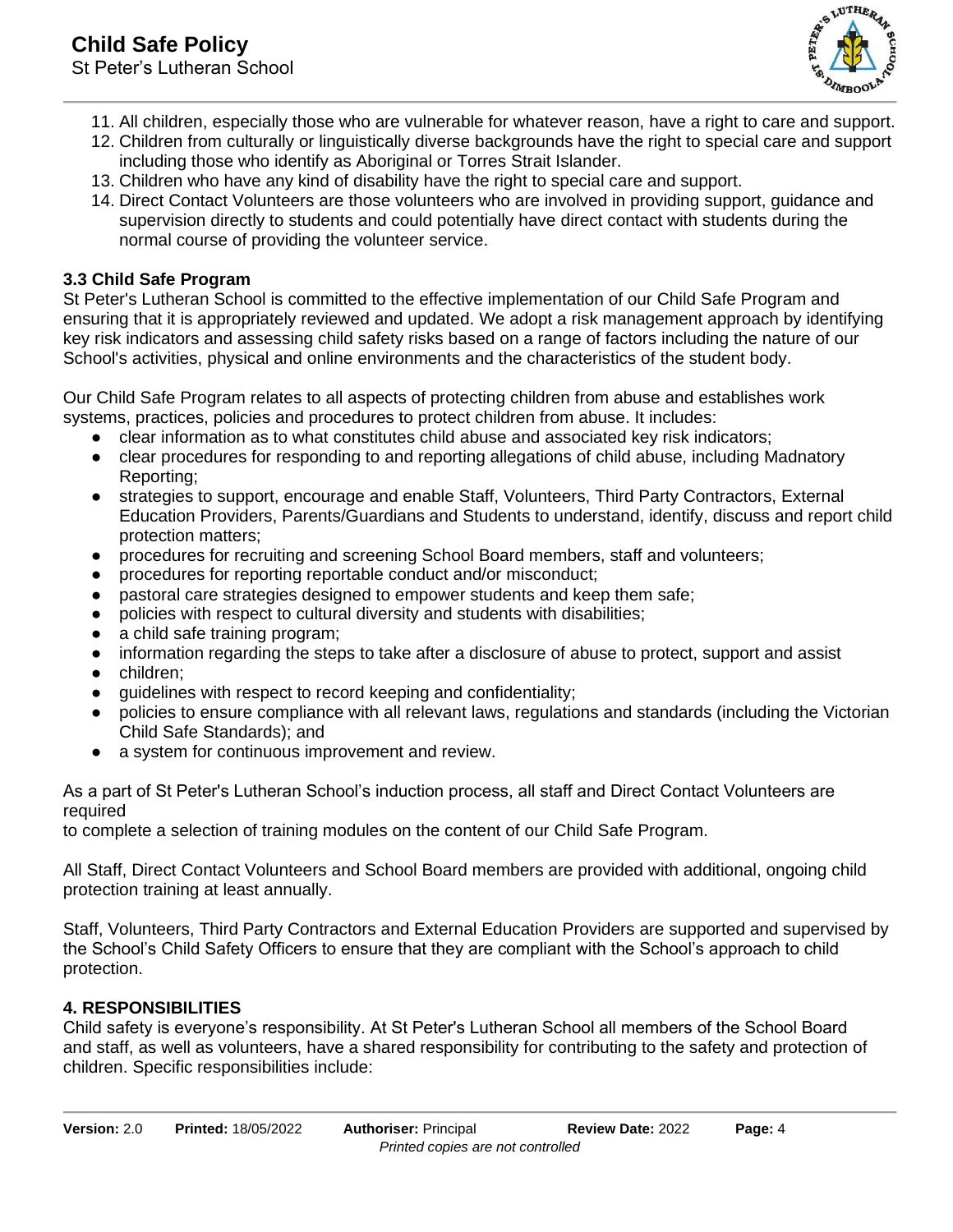

## **4.1 School Board**

Each member of the School Board is required to ensure that appropriate resources are made available to allow the School's Child Safe Policy and the Child Safe Program to be effectively implemented within the School and are responsible for holding the Principal and Leadership team accountable for effective implementation.

#### **4.2 Principal**

The Principal is responsible, and will be accountable for, taking all practical measures to ensure that this Child Safe Policy and the School's Child Safe Program are implemented effectively and that a strong and sustainable child safe culture is maintained within the School.

## **4.3 School's Child Safe Officers**

A number of senior staff members are nominated as the School's Child Safe Officers. Our Child Safe Officers receive additional specialised training with respect to child safe issues. They are the first point of contact for raising child safe concerns within the School. They are also responsible for championing child safe within the School and assisting in coordinating responses to child safe incidents.

#### **4.4 Staff Members**

All staff are required to be familiar with the content of our Child Safe Policy and our Child Safe Program and their legal obligations with respect to the reporting of child abuse. It is each individual's responsibility to be aware of key risk indicators of child abuse, to be observant, and to raise any concerns they may have relating to child abuse with one of the School's Child Safe Officers.

#### **4.5 Volunteers**

All Volunteers, as defined in this policy, are required to be familiar with the content of our Child Safe Policy and our Child Safe Code of Conduct and their legal obligations with respect to the reporting of child abuse. It is each individual's responsibility to be aware of key risk indicators of child abuse, to be observant, and to raise any concerns they may have relating to child abuse with one of the School's Child Safe Officers.

#### **4.6 Direct Contact Volunteers**

All Direct Contact Volunteers, as defined in this policy, are required to be familiar with the content of our Child Safe Policy, our Child Safe Program and their legal obligations with respect to the reporting of child abuse.

It is each individual's responsibility to be aware of key risk indicators of child abuse, to be observant, and to raise any concerns they may have relating to child abuse with one of the School's Child Safe Officers.

#### **4.7 Indirect Contact Volunteers**

Indirect Contact Volunteers (or 'Indirect Volunteers') are those volunteers who are involved in providing support and services whilst not directly assisting a specific group of students.

All Indirect Volunteers are responsible for contributing to the safety and protection of children in the School environment.

All Indirect Volunteers are required by the School to be familiar with our Child Safe Policy and our Child Safe Code of Conduct.

Examples of Indirect Contact Volunteer activities may include assisting with School administrative functions.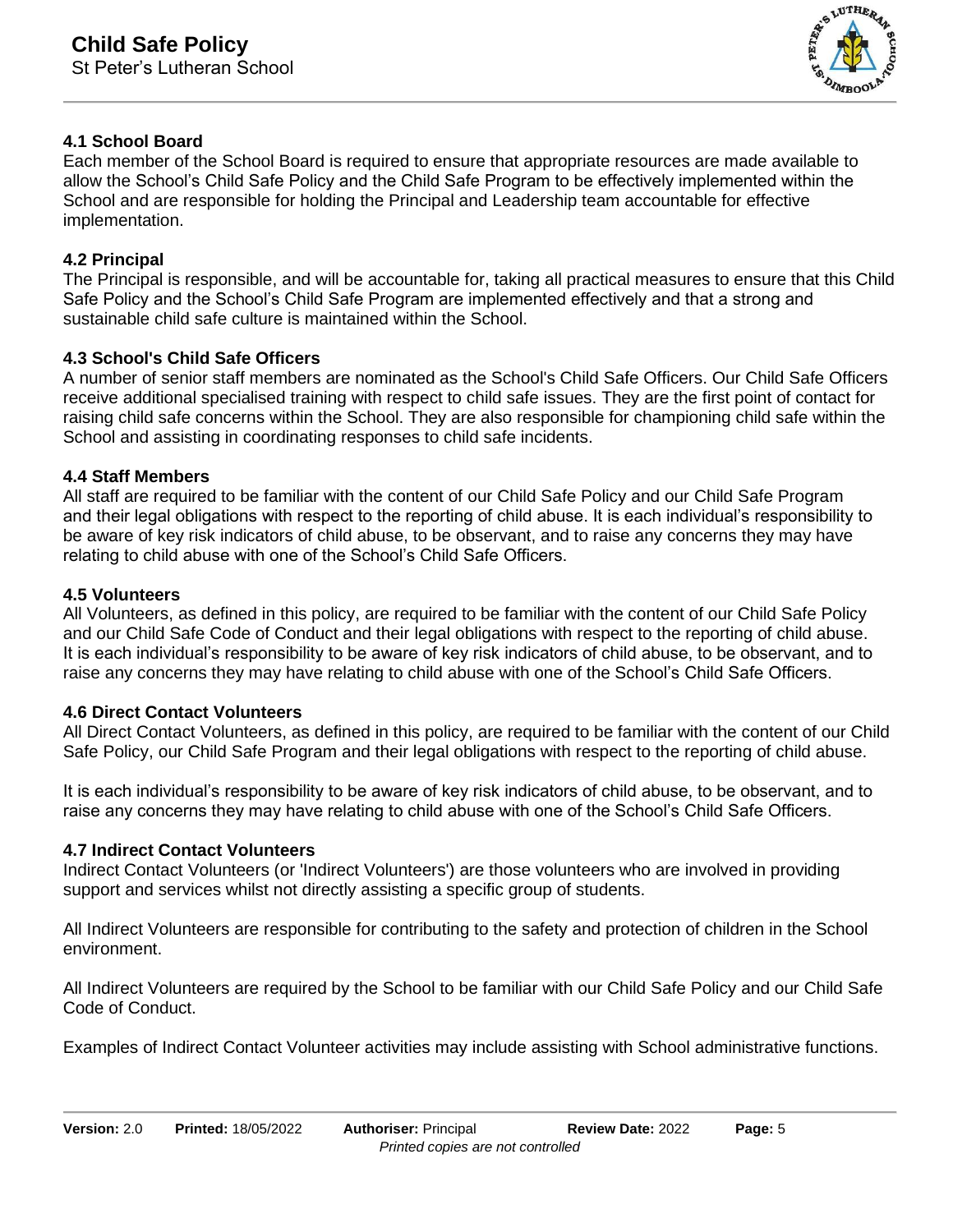

# **4.8 Third Party Contractors**

All Third Party Contractors (service providers) engaged by the School are responsible for contributing to the safety and protection of children in the School environment. Third Party Contractors include, for example, maintenance and building personnel, consultants, casual teachers, tutors, sports coaches and School cleaners.

This also includes music teachers and other extra-curricular teachers and instructors who are engaged by students and their families directly, rather than the School, but have an agreement with the School to use the School's facilities.

The School may include this requirement in the written agreement between it and the service provider.

## **4.9 Direct Contact Contractors**

Direct Contact Contractors are:

- those who have direct contact with students during the normal course of their work;
- those who may be in a position to establish a relationship of trust with a student notwithstanding that unsupervised access to students would be rare (for example full-time maintenance personnel); and
- any contractors whom a school is legally required to screen.

All service providers engaged by the School are required by the School to be appropriately screened and to be familiar with our Child Safe Policy and our Child Safe Program and their legal obligations with respect to the reporting of child abuse.

It is each individual's responsibility to be aware of key risk indicators of child abuse, to be observant, and to raise any concerns they may have relating to child abuse with one of the School's Child Safe Officers.

The School may include this requirement in the written agreement between it and the service provider.

#### **4.10 Indirect Contact Contractors**

Indirect Contact Contractors are those contractors who do not meet the definition of "Direct Contact Contractor".

Refer to Third Party Contractors' responsibilities above.

All service providers engaged by the School are required by the School to be familiar with our Child Safe Policy and our Child Safe Program.

The School may include this requirement in the written agreement between it and the service provider.

#### **4.11 External Education Providers**

An External Education Provider is any organisation that the School has arranged to deliver a specified course of study that is part of the curriculum, to a student or students enrolled at the School.

The delivery of such a course may take place on School premises or elsewhere.

All External Education Providers engaged by the School are responsible for contributing to the safety and protection of children in the School environment.

All External Education Providers engaged by the School are required by the School to be familiar with our Child Safe Policy and our Child Safe Program.